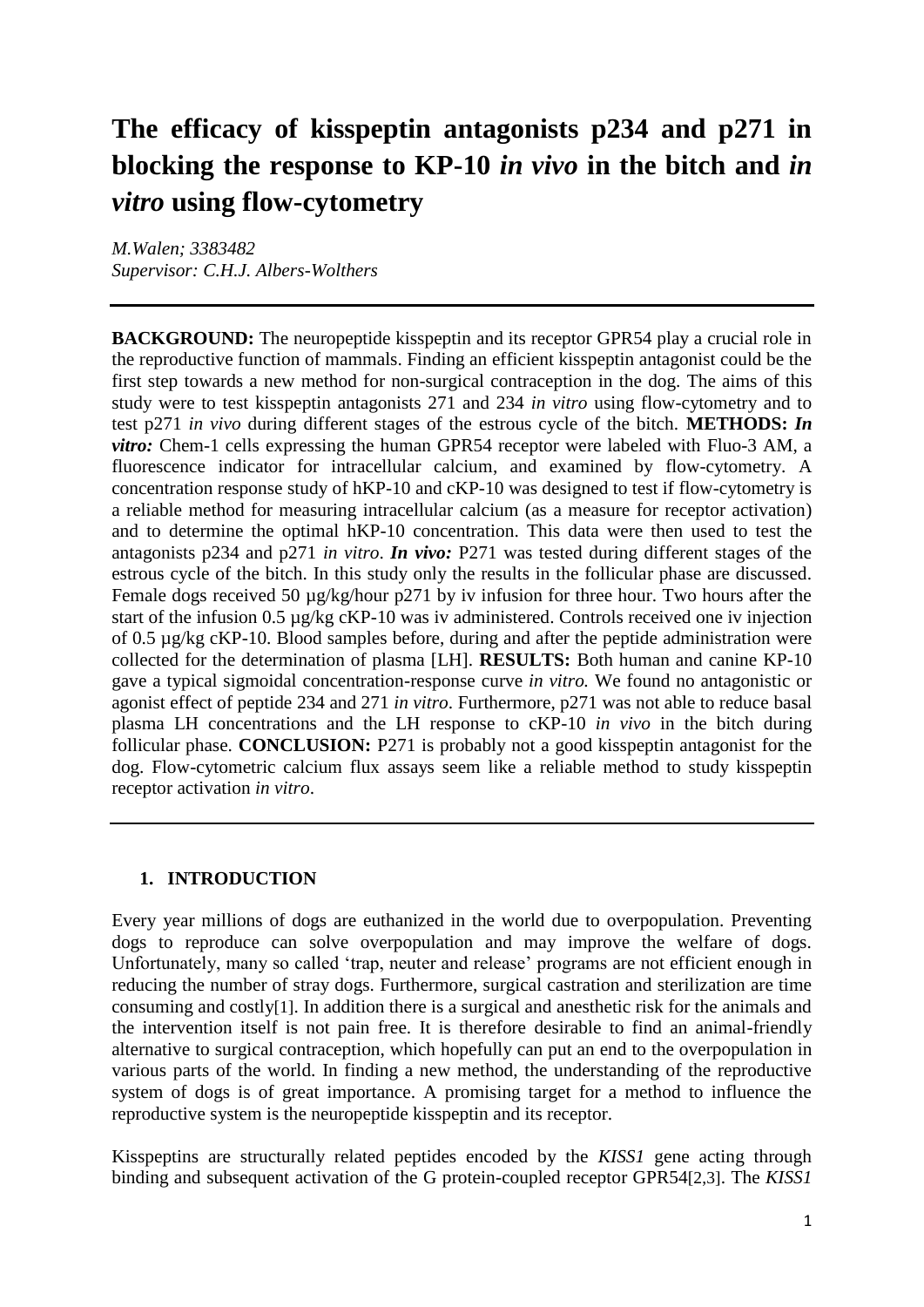gene encodes for a precursor polypeptide containing 145 amino acids. This peptide can be proteolytically cleaved to generate the biologically active 54 amino acid protein kisspeptin-54 (KP-54). KP-45 can be further cleaved to the lower molecular weight KP-14, KP-13 and KP-10 which show similar activities *in vitro* to KP-54[2,3]. All biologically active peptides contain a common carboxy terminal sequence, which is essential for binding with the receptor. KP-10 is the smallest peptide which results in full receptor activation[4]. The GPR54 receptor is a seven transmembrane G-protein coupled receptor that activates phospholipase C (PLC) after binding of kisspeptin. Activation of PLC leads to the conversion of phosphatidylinositol biphosphate (PIP<sub>2</sub>) into inositol 1,4,5-triphosphate (IP<sub>3</sub>), which in turn induces the mobilization of intracellular  $Ca^{2+}$ . This results in changes in ion channel permeability, causing depolarization responses[5].

GPR54 and kisspeptins have proven to be both essential for activation of the hypothalamicpituitary-gonadal (HPG) axis at puberty. Mutations in the *GPR54* gene in humans are associated with idiopathic hypogonadotropic hypogonadism (IHH), a rare clinical condition characterized by impuberism, low plasma gonadotropins and sex steroids concentrations and infertility[6,7]. This condition is also seen in both sexes of experimental mutant mice lacking functional GPR54[7,8] and mice with disrupted *kiss1* gene[9]. Mutant males have small testes, severe disruption of spermatogenesis and fail to develop secondary sex glands. Mutant females do not have an estrous cycle, very small uterus and ovaries with no mature antral follicle formation[10].

The regulatory mechanism of mammalian reproductive function consist of the HPG axis. In the brain, neurons in the medial preoptic area of the hypothalamus are responsible for pulsatile secretion of gonadotropin releasing hormone (GnRH). GnRH is delivered through the portal blood system to the anterior pituitary. In the anterior pituitary, GnRH stimulates gonadotropic cells to release the gonadotropic hormones: luteinizing hormone (LH) and follicle stimulating hormone (FSH). These gonadotropins act on the gonads by stimulating synthesis of the sex steroids (testosterone and estrogen). Within this axis, hormonal feedback loops exist, in which sex steroids regulate the secretion of GnRH and gonadotropin[10]. Direct action of estrogen on GnRH neurons is unlikely as the GnRH neurons do not express the estrogen receptor alpha ( $ER\alpha$ )[11]. It now seems likely that the feedback signals from sex steroids on the GnRH neurons are acting via Kiss1 expressing neurons since virtually all of the Kiss1 neurons express ERα[12,13] and Kiss1 neurons are directly linked to GnRH neurons. Estrogen and testosterone are able to down regulate Kiss1 expression at the arcuate nucleus (ARC) of the hypothalamus in several species, including rats, mice, sheep, pig, monkey and human<sup>[5]</sup>. Contrary to the ARC, expression of Kiss1 neurons at the anteroventral periventricular nucleus (AVPV) of the hypothalamus increases due to estrogen positive feedback. This induce the preovulatory LH surge in female mouse and rat[12-15]. In addition to the transcriptional effects, sex steroids increase the GnRH neuronal sensitivity to kisspeptins[16] which cause maximal LH surge release preceding ovulation. Furthermore, systemic or intracerebroventricular (i.c.v) injection of kisspeptins into several animal species including rats, mice, sheep, primates and humans results in an increase of plasma gonadotropins and sex steroids which indicates that these peptides play a crucial role in reproductive function[5]. Actions of kisspeptins are conducted via activation of GnRH neurons since the effect of kisspeptins are eliminated by pretreatment with GnRH antagonists as demonstrated in rats, mice and monkeys[5]. The majority of GnRH neurons express the GPR54 receptor[17,18] which makes direct action of kisspeptin in activating the GnRH neurons assumable. Besides, Kiss1 expressing neurons make close contact with GnRH neurons[19,20]. Kisspeptin appears to be the missing link in the functioning of the HPG axis.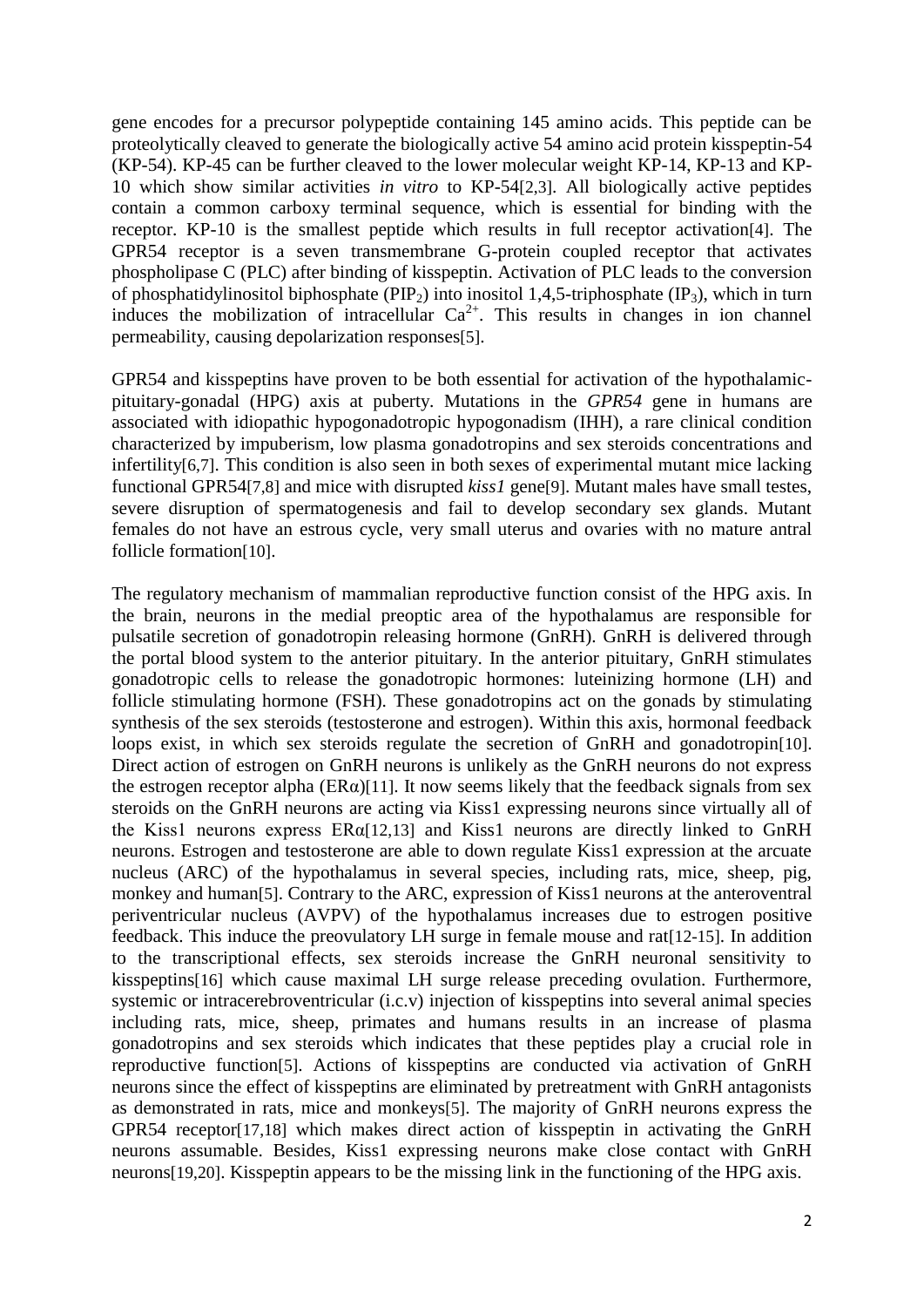The role of kisspeptin and its receptor is unknown in the dog. However, preliminary studies (manuscript submitted) showed that kisspeptin signaling is present in the dog, as peripheral administration of both human KP-10 (hKP-10) and canine KP-10 (cKP-10) in anestrous bitches resulted in a massive increase of plasma LH, FSH and estradiol concentrations. This strongly suggests that kisspeptin and the GPR54 receptor play the same crucial role in reproductive function in the dog as it does in many other species. Finding an effective kisspeptin antagonist that could block the actions of kisspeptin would be a step toward a new method for non-surgical contraception of dogs. Roseweir *et al*.[4] developed the antagonist peptide 234 (p234) by amino acid substitution of KP-10 analogs. This peptide had the ability to block the effects of KP-10 *in vitro* and *in vivo* in monkey, sheep, rats and mice by central administration<sup>[4]</sup>. A variant peptide of p234 tagged with a penetratin extension to the  $NH<sub>2</sub>$ terminus was developed (p271) which potentially facilitated transfer across the blood-brain barrier[4]. The tag did not affect the binding affinity of p234 to the receptor and systemic administration of p271 successfully inhibited KP-10 stimulation of LH in male rats[21]. This antagonist seems to have a lot of potential and may be a possibility for a new method for nonsurgical contraceptive in the dog. However previous *in vitro* study measuring the intracellular calcium using single-cell fluorescence microscopy showed no antagonistic properties of p271 (data not published) though it was difficult to draw firm conclusions because there were some problems with the experimental set-up. In this study we used a different *in vitro*  testing method. The aims of this study are: 1) to test kisspeptin antagonist p271 and p234 *in vitro*, by flow-cytometric calcium flux, using celllines that express the human GPR54 and 2) to test kisspeptin antagonists p271 *in vivo* in the dog, during different stages of the estrous cycle of the bitch and anestrus. The hypothesis is that the administration of p271 suppresses the HPG axis in the bitch and that p271 and p234 both reduce the calcium flux induced by KP-10.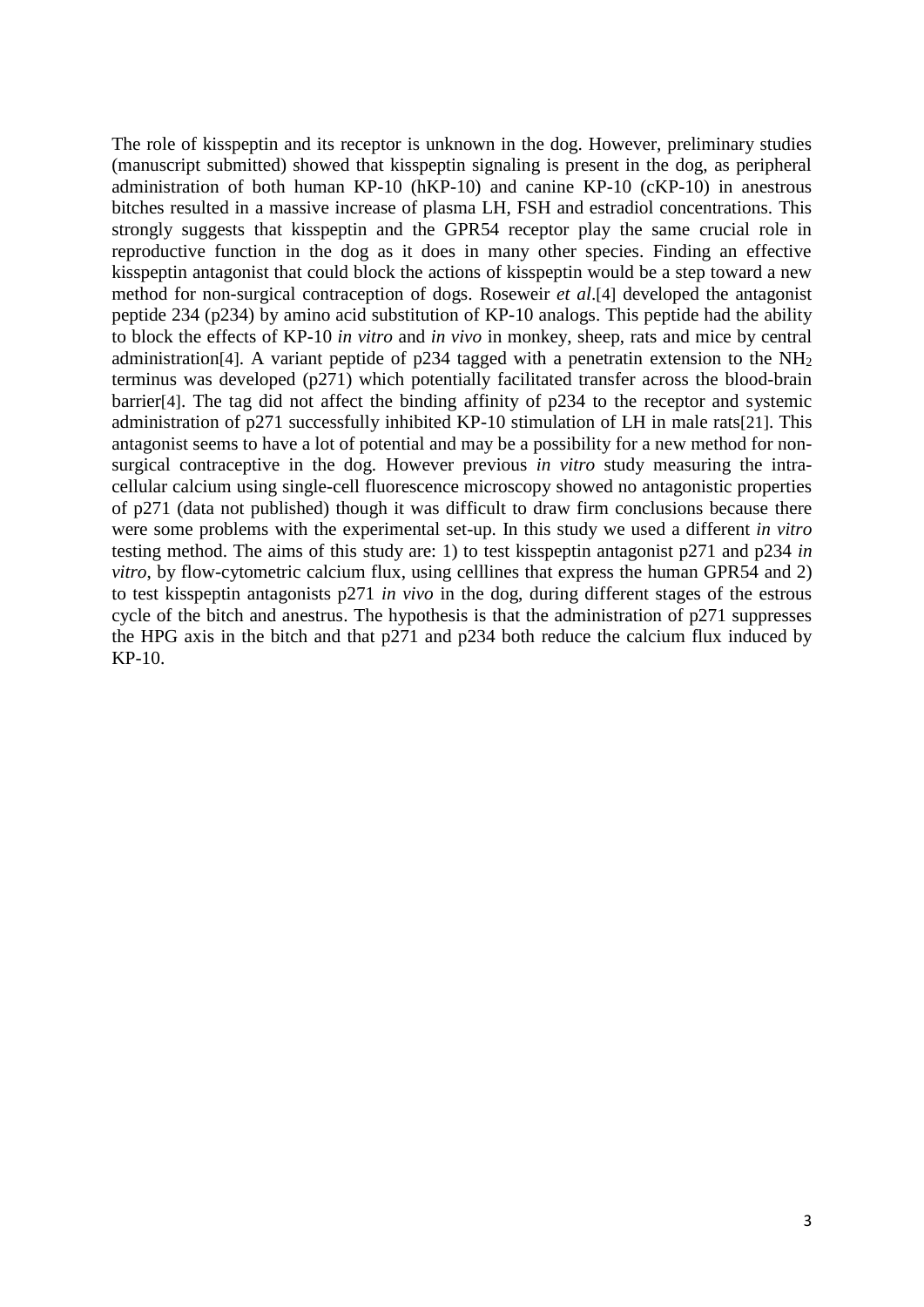# **2. MATERIALS AND METHODS**

#### **2.1 Flow cytometric calcium flux assay**

#### *2.1.1 Cell labelling with fluo-3-acetoxylmethyl ester (Fluo-3 AM)*

Chem-1 cells (Millipore BV, the Netherlands) stably expressing the human GPR54 receptor were used. Before cell labelling an external medium of Hank's Balanced Salt Solution (HBSS, Gibco, Life Technologies, The Netherlands) was supplemented with 10 mM HEPES (Gibco, Life Technologies, The Netherlands), 0.05% w/v Bovine Serum Albumin (BSA, A7030, Sigma Aldrich, The Netherlands) and 2.5 mM probenecid (P8761, Sigma Aldrich, The Netherlands, note: 500mM stock prepared freshly in 1N NaOH). Hereafter the solution is referred to as HBSS+++. Cells were counted and suspended with HBSS+++ to give a concentration of 5 x  $10^6$  cells/ml. 2  $\mu$ M Fluo-3 AM (Molecular Probes, Life Technologies, The Netherlands, 1 mM stock prepared in dimethylsulfoxide (DMSO)) was added to the cell suspension and incubated for 1h at 37°C agitating and protected from light. After incubation, the cells were washed by adding up to 10 ml  $H BSS++$  followed by centrifugation (5 min, 150 xg) to remove excess of Fluo-3AM. Supernatant was discarded and the cell pellet was resuspended to 1 x  $10^6$  cells/ml in HBSS+++.

#### *2.1.2 Flow cytometric calcium flux*

Fluorescent labelled cells were examined on a FACSCalibur (Becton en Dickinson, The Netherlands). Changes in intra-cellular calcium were measured at a 10ms interval during 60 seconds, within a cell population using Fluo-3 AM ester as fluorescence indicator of intracellular calcium. Fluo-3 is coupled to an acetoxymethyl ester (AM) which masks the calciumbinding region of the molecule and makes it lipid soluble allowing it to cross the cell membrane. Following de-esterification by non-specific cytoplasmic esterases, the Fluo-3 is trapped inside the cell and the molecule can bind calcium[22]. Fluo-3 AM provides intense fluorescence upon binding calcium, with an intensity that is proportional to  ${[Ca}^{2+}]$ , detected at a maximum emission at 526 nm which can be monitored by FL1, log setting, (green, 526 nm band pass) sensors in FACSCalibur.

#### *2.1.3 Concentration response study KP-10*

To test if flow-cytometry is a reliable method for measuring the response of KP-10 and to determine the optimal KP-10 concentration to test later with the antagonists, a concentration response study was designed. The concentrations  $10^{-6}$  M to  $10^{-13}$  M of hKP-10 (YNWNSFGLRF-NH2, American peptide company, USA) and the concentrations  $10^{-5}$  M to 10<sup>-13</sup> M of cKP-10 (YNWNVFGLRY-NH2, American peptide company, USA) were used in this concentration response study. Dilutions were made 10 times more concentrated in HBSS+++ to end up with the intended concentrations when adding the KP-10 to the volume cells. 225 µl labeled cells  $(1*10^6 \text{ cells/ml HBSS+++})$  were pipetted in high-optical clarity 5ml polystyrene Round-Bottom Tubes (Falcon 352052, Becton en Dickinson, The Netherlands). The cells were aspirated by the flow cytometer and fluorescence of the cells was measured for a period of 60 seconds. During the first 10-15 seconds the baseline fluorescence of the Fluo-3– $Ca^{2+}$ complex was measured. Thereafter the tube was shortly removed and 25 µl KP-10 was added after which aspiration and analyzing continued. For each concentration of KP-10 a new tube with cells was used. KP-10 concentrations were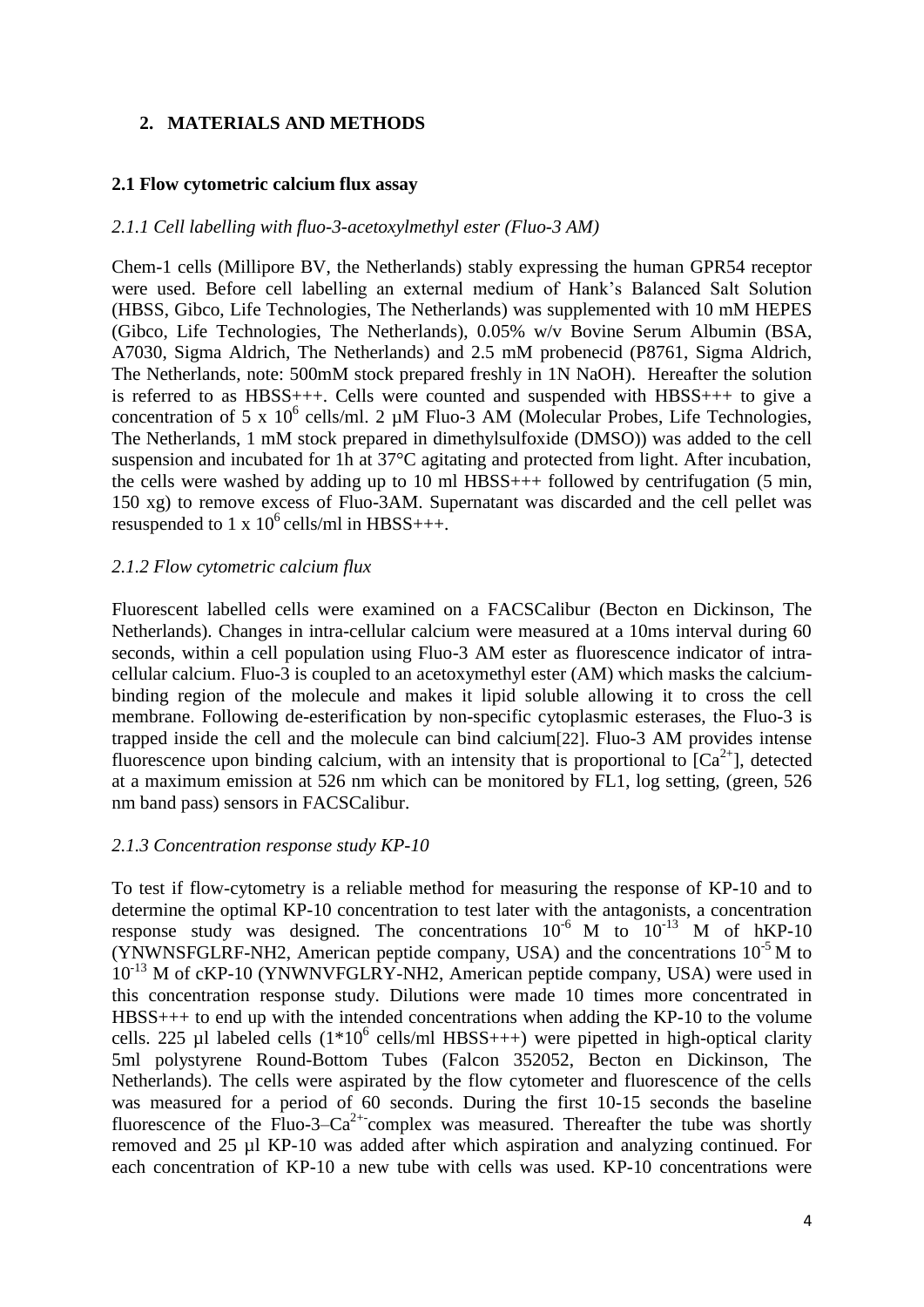tested in increasing order starting with the lowest concentration  $(10^{-13}$  M) to prevent contamination of residuals of high concentrations in the internal system of the flowcytometer. Negative control consisted of the addition of 25µl HBSS+++ after 10-15 seconds. Experiments were repeated 3-6 times. cKP-10 dilutions were freshly prepared with every experiment. Because there was too little dry matter of hKP-10 to prepare the dilutions freshly with every experiment, the concentration of  $1*10^{-4}$  M hKP-10 was stored after the first experiments in -20°C. On the next experimental days new dilution series of hKP-10 were made out of this concentration.

## *2.1.4 Antagonists p234 and p271*

The concentrations  $10^{-5}$  M to  $10^{-13}$  M of both p271(RRMKWKK(D-A)NWNGFG(D-W)RF-NH2, American peptide company, USA) and p234 (ac(D-A)NWNGFG(D-W)RF-NH2, American peptide company, USA) were tested in the same manner as human and canine KP-10 concentration response study to see if these peptides could give an intrinsic calcium flux. Next it was tested whether p271 and p234 could compete with hKP-10  $(10^{-8}$  M) for its receptor. Because  $10^{-8}$  M hKP-10 was located on the steep slope of the concentration response curve this concentration was used in combination with the various concentrations of the antagonists. Dilutions were made 10 times more concentrated in HBSS+++ to end up with the intended concentrations after addition to the volume of cells. 25 $\mu$ l hKP-10 10<sup>-8</sup> M was mixed with 25 µl antagonist. 200 µl labeled cells  $(1*10^6 \text{ cells/ml})$  were aspirated by the flow cytometer and after 10-15 seconds of baseline measurements the tube was shortly removed and the 50 µl of the mixture of hKP-10 and antagonist was added after which the measurement continued. The various concentrations  $(10^{-5}$  M to  $10^{-13}$  M) of the antagonists were tested in increasing order starting with the lowest concentration  $(10^{-13} M)$ . Experiments were repeated 3 times. The negative control consisted of adding a mixture of  $25 \mu$  KP-10  $10^{-8}$ M with 25 µl HBSS+++ to 200 µl cells. The negative control was repeated (3-6 times) in each experiment (with the exception of 1 experiment because of too few cells).

#### *2.1.5 Statistical analysis*

The samples were analyzed using the software FlowJo (Treestar). In the scatter plot of forward scatter (FSC) vs. side scatter (SSC) the living cell population was gated and analyzed. Changes in the fluorescence intensity of the Fluo-3– $Ca^{2+}$  complex were measured on the FL1 channel (log, voltage 475) and fluorescence was plotted versus time. Two time gates were set, 1 gate (named P4) before the addition of any stimulus (10 seconds,  $t=0$  to  $t=10$ ) and 1 gate (named P5) after the addition of the stimulus (30 seconds,  $t=30$  to  $t=60$ ). The difference between the mean fluorescence of gate P5 and gate P4 was presumed to be the response of the stimulus. A Kolmogorov-Smirnov test was used to check if the data was normally distributed. The data of the hKP-10 concentration response study was normally distributed. For the cKP-10 concentration response study we couldn't check for normality because of too few experiments. However we have no reason to assume non-normal distribution for the cKP-10 data. Therefore we used a one-way ANOVA followed by a post hoc Bonferroni's Multiple Comparison test to identify statistical differences between the various concentrations. For the antagonist study, the mean of the negative controls (only KP-10 10<sup>-8</sup>) was calculated for each experiment. Because there were too few experiments to check if we could assume normal distribution we used non-parametric statistical tests. The differences between the antagonist concentrations and the negative control (KP-10 only) were determined using Kruskal-Wallis test. The statistical significance level was set at p<0.05. Statistical analysis were performed using the program GraphPad Prism 5.03. No further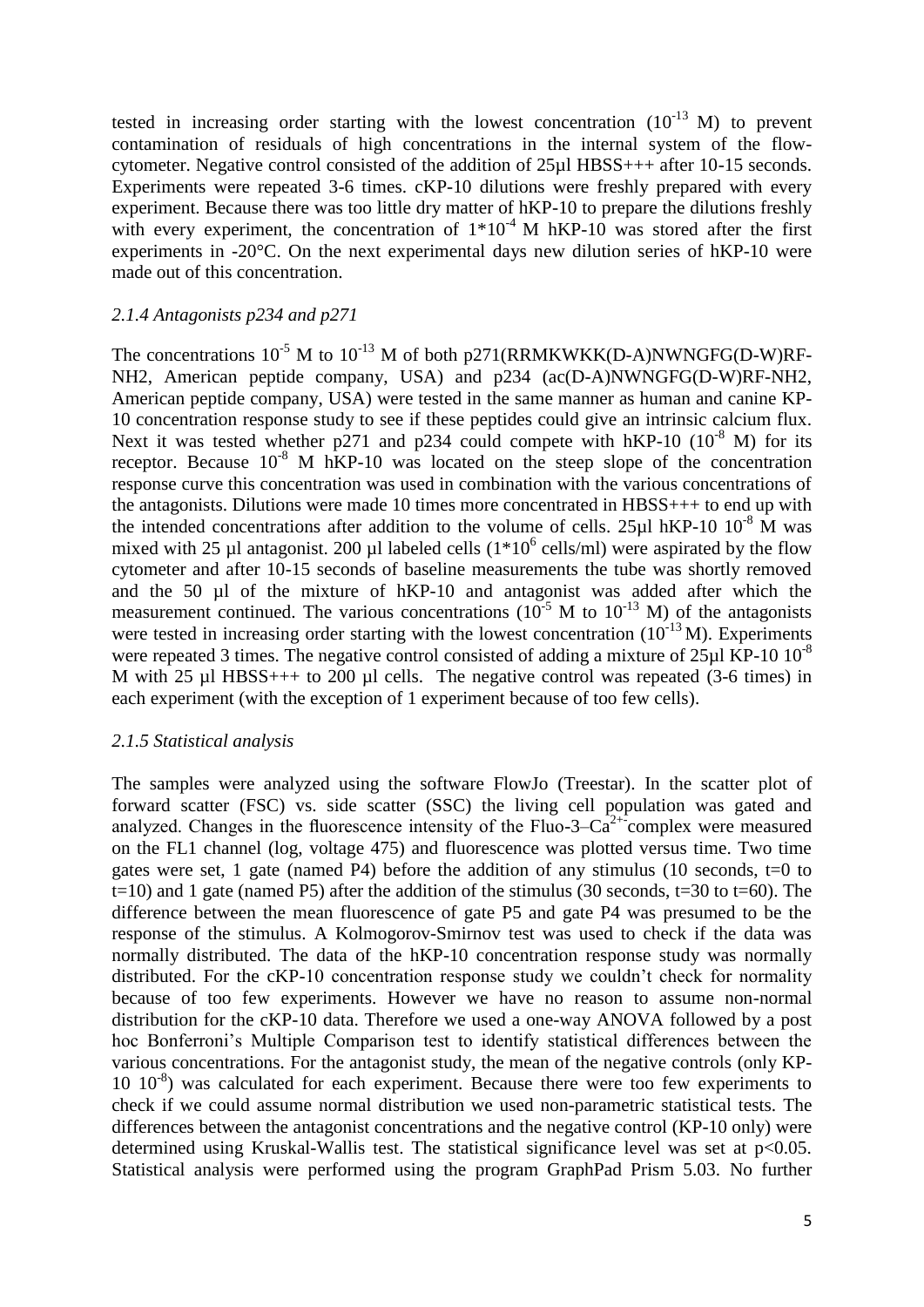statistics were needed to determine if p234 and p271 gave intrinsic calcium stimulation, based on the plots made by flowJo.

# **2.2 Antagonist p271 in the dog**

# *2.2.1 Animals*

Eleven healthy Beagle bitches (3-10 years of age) were used in this study which was approved by the Ethical Committee of the Faculty of Veterinary Medicine, Utrecht University (DEC.2012.III.028)**.** The dogs were born and raised at the Department of Clinical Science of Companion Animals and were habituated to laboratory environment and procedures such as the collection of blood samples. They were housed in pairs in indooroutdoor runs and fed a standard commercial diet once a day. Water was available ad libitum.

# *2.2.2 Peptides*

cKP-10 and p271 were synthesized by American Peptide Company (USA). cKP10 was dissolved in sterile 0,09% NaCl, stored at -20°C and thawed on the day of the experiment. P271 was stored solid at -20°C and dissolved in sterile 0,09% NaCl on the day of the experiment.

# *2.2.3 Experimental design*

The efficacy of the antagonist p271 was investigated in four stages of the estrous cycle: the follicular phase, twice in the luteal phase (both the pituitary independent stage and the pituitary dependent stage) and once in anestrus. All dogs were examined three times per week for the presence of vulvar swelling and serosanguinous vaginal discharge, which were considered to signify the onset of proestrus[23,24]. Plasma progesterone concentration was measured thrice weekly from the start of proestrus until the day which it reached values above 13-16 nmol/L when ovulation was assumed to occur[24]. Experiments in the follicular phase were when plasma progesterone concentration was still beneath 1 ng/ml. The pituitary independent phase, the pituitary dependent phase and the anestrus were assumed to be respectively around day 12, 42 and 100 days after ovulation.

# *Test group*

P271 was administered by iv infusion (50µg/kg/hour) for three hours to six Beagle bitches in the above described stages of the estrous cycle. Two hours after starting the p271 infusion, one iv injection of cKP-10 (0.5 µg/kg) was administered. Preliminary studies identified 0.5 µg/kg cKP-10 as the lowest dose with the optimal effect. Blood samples were collected from the jugular vein in heparinized tubes at 40 and 0 minutes before starting the infusion to determine basal values of LH and at 30, 60, 90, 120, 130, 140, 160 and 180 minutes after starting the p271 infusion.

# *Controls*

The control study consisted of a single iv injection of cKP-10 (0.5 µg/kg) to six Beagle bitches in the different stages of the estrous cycle (1 dog was both used in the test group as well as in the control group). Blood samples were collected from the jugular vein in heparinized tubes at 40, 30, 20, 10 and 0 minutes before cKP-10 administration and at 10, 20, 30, 40, 50 and 60 minutes after cKP-10 administration. Plasma samples were stored at - 20°C until assayed. Figure 1 shows a schematic representation of the experimental design.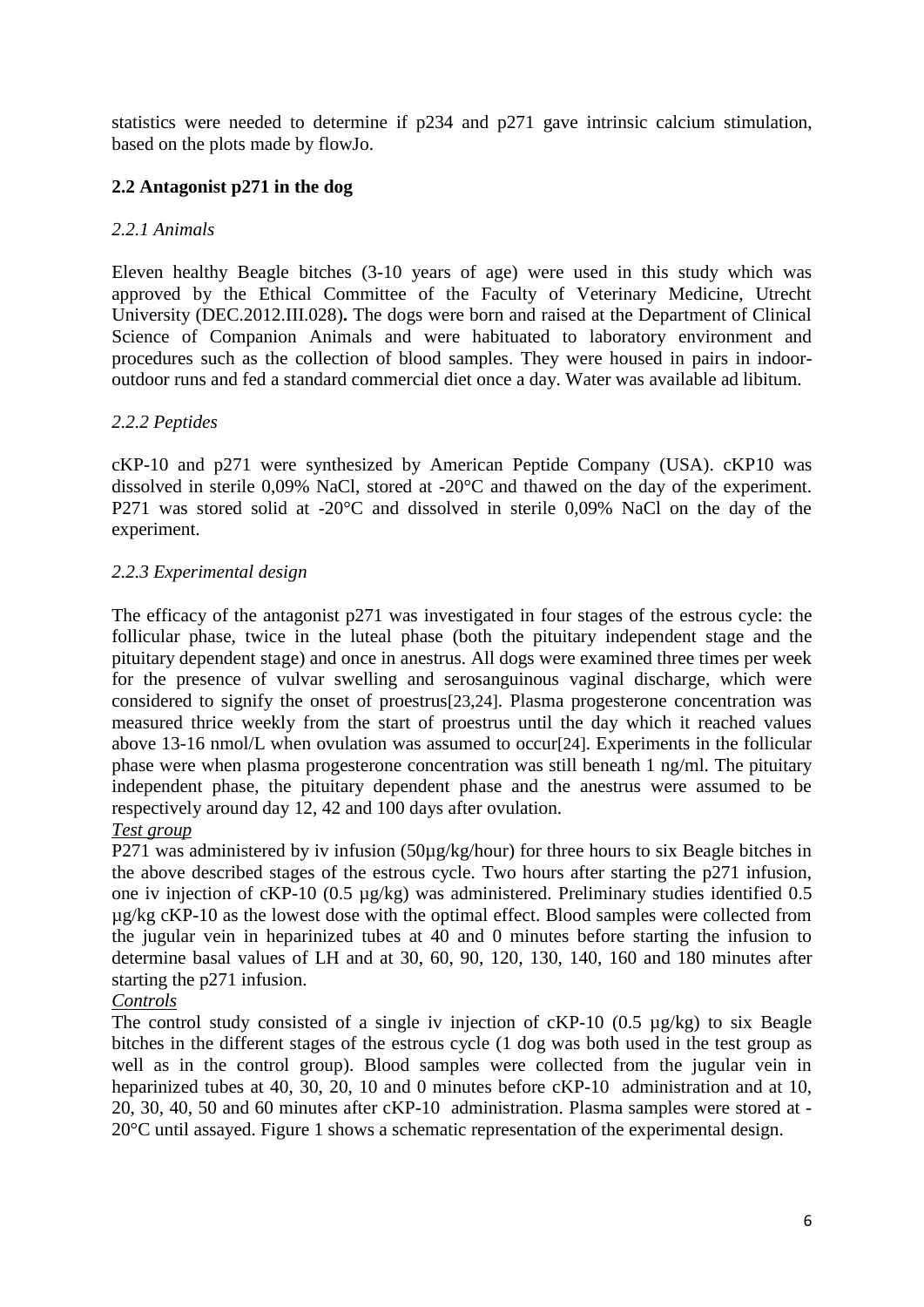

Figure 1. Schematic representation of the experimental design

### *2.2.4 Hormone determination*

Plasma LH concentrations were determined using a heterologous radioimmunoassay (RIA) as described previously[25]. The intra-assay and inter-assay coefficients of variation for values above 0.5 μg/L were 2.3% and 10.5%, respectively. The lowest detectable amount of LH was  $0.3 \mu g/L$ .

#### *2.2.5 Statistical analyses*

In this paper only the data of the follicular phase were analyzed because not all plasma samples of the other phases were assayed yet. Statistical analyses were performed with the program GraphPad Prism 5.03. A Kolmogorov-Smirnov test was used to check if the data was normally distributed. Because not all data were normally distributed, nonparametric tests were used. To see if LH concentrations increase after cKP-10 injection a Kruskal-Wallis test was performed followed by a post hoc Dunn's Multiple Comparison test for both control and test group independently. For the control group the average of the basal values  $t = -30$  and  $t = 0$ was compared to  $t=10$ , 20, 40 and 60. For the group receiving p271 the average of basal values  $t=90$  and  $t=120$  was compared to  $t=130$ , 140, 160 and 180. These timepoints are congruent in both groups to the cKP-10 injection.

For the group receiving p271 another Kruskal-Wallis test was performed on the average of basal values before p271 administration (t=-40 and t=0) compared to t=30, 60, 90 and 120 to test if p271 caused a decrease in basal plasma LH concentrations.

The area under the curve (AUC) was calculated for each individual dog from time of cKP-10 injection to 60 minutes after cKP-10 injection minus basal values. Basal values were calculated for each individual dog and consist for the dogs in the control group of the average of t=30 and t=0. For the dogs treated with p271 basal values consisted of the average of t=90 and t=120. The AUC of control and test group was compared to see if there was a difference in KP-10 response between the groups using a two tailed t-test (data were normally distributed). The statistical significance level was set at  $p<0.05$ .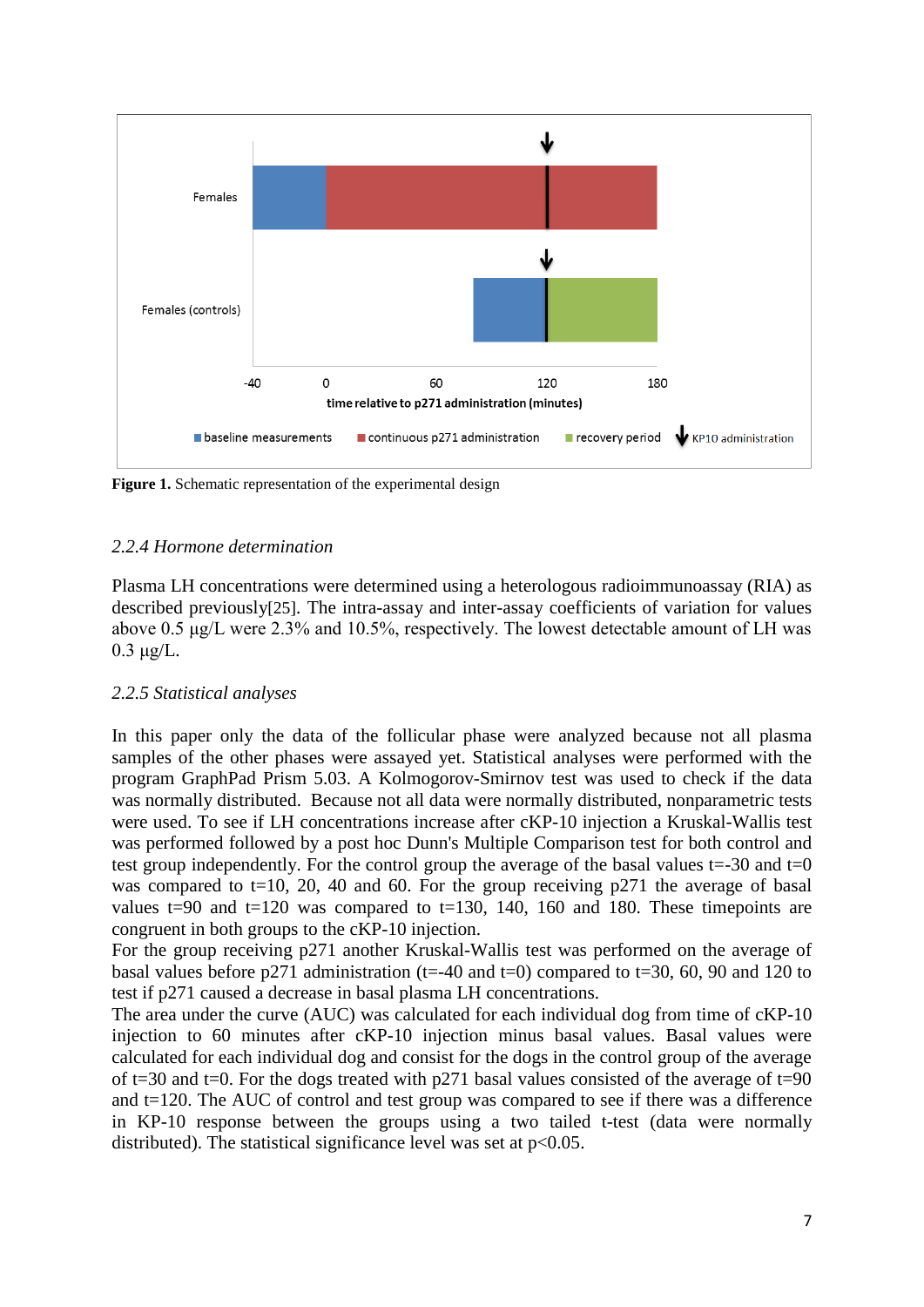#### **3. RESULTS**

#### *3.1 In vitro concentration response study with human and canine KP-10*

In this study we examined the calcium response (fluorescence as in indicator for intracellular calcium) to various concentrations hKP-10 and cKP-10 using flow cytometry. The results of one experiment are presented in Figure 2 as a typical example of calcium flux caused by hKP-10. The figures show that as the concentration increased the number of cells which react with a calcium flux (high fluorescence) increased and the cells react within a shorter time. The same analysis and figures were made with cKP-10 concentrations and the same could be concluded. The difference of the mean fluorescence of gate P4 (basal fluorescence) and gate P5 (after the addition of the stimulus) was the response of the stimulus. Both human and canine KP-10 gave a typical sigmoidal concentration-response curve when concentration was set out against fluorescence response (difference of the mean fluorescence of gate P5 and P4) (Fig 3). In the hKP-10 concentration response study, the concentrations  $10^{-8}$ ,  $10^{-7}$  and  $10^{-6}$ were significant higher from the negative control and  $10^{-7}$  and  $10^{-6}$  were significantly higher than  $10^{-8}$ . The concentration  $10^{-8}$  was the lowest concentration which gave a significant response and therefore, this concentration was chosen to use in combination with p234 and  $p271$  (see 3.2). In the cKP-10 concentration response study, the concentrations  $10^{-9}$ ,  $10^{-8}$ ,  $10^{-8}$  $^7$ , 10<sup>-6</sup> and 10<sup>-5</sup> were significant higher from the negative control and 10<sup>-8</sup>, 10<sup>-7</sup>, 10<sup>-6</sup> and 10<sup>-5</sup> were significantly higher than  $10^{-9}$ .

#### *3.2 In vitro study of the antagonists p234 and p271*

Figure 4 shows the results of the competition binding study. There was no significant difference in calcium-flux between the negative control (hKP-10 only) and the various concentrations of p234 and p271 in combination with hKP-10. Peptides 234 and 271 gave both no intrinsic calcium stimulation.

#### *3.3 P271 in the follicular phase of the estrous cycle of the dog*

Figure 5 shows the results of the LH concentrations of all the dogs plotted against time (relative to cKP-10 injection in the control group and relative to the start of p271 infusion in the test group). The administration of cKP-10 to the control dogs caused a significant increase of [LH] and reached maximum concentration 10 minutes after the injection. Over the next 50 minutes [LH] gradually declined and from 20 minutes after the injection no statistical difference was found compared with basal values. The administration of cKP-10 to the dogs receiving p271 also caused a significant increase of [LH] and reached maximum concentration 10 minutes after the injection. No significant difference was found from 20 minutes after the cKP-10 injection compared to basal values. P271 did not cause a significant decrease in baseline LH concentrations. Figure 6 shows the LH response to cPK-10 and the integrated LH secretion (calculated as AUC) during 1 hour after cKP-10 injection for both groups. There was no significant difference between the AUC of the control dogs and the dogs receiving p271. These results indicate that p271 was not able to reduce the LH response to cKP-10.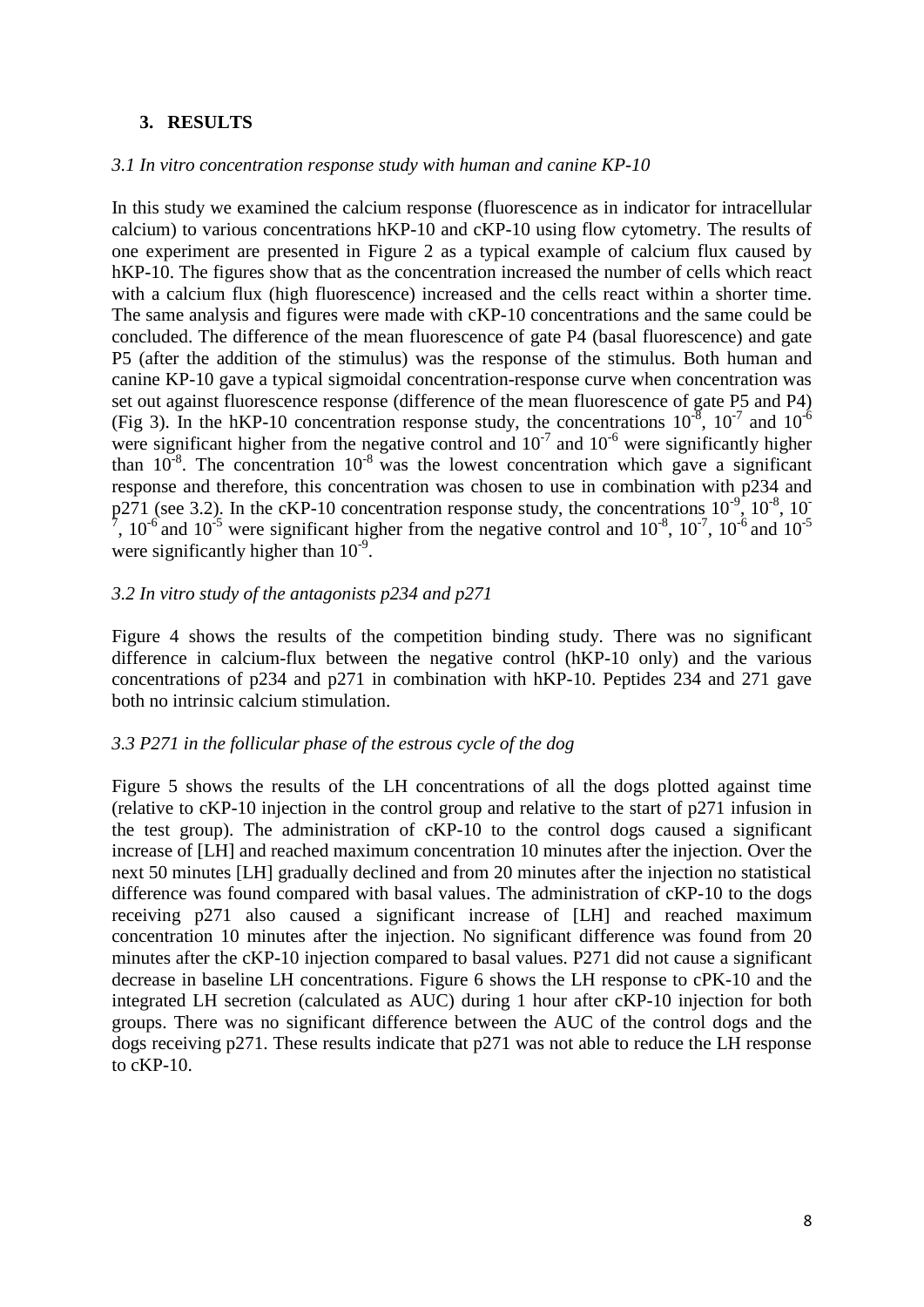

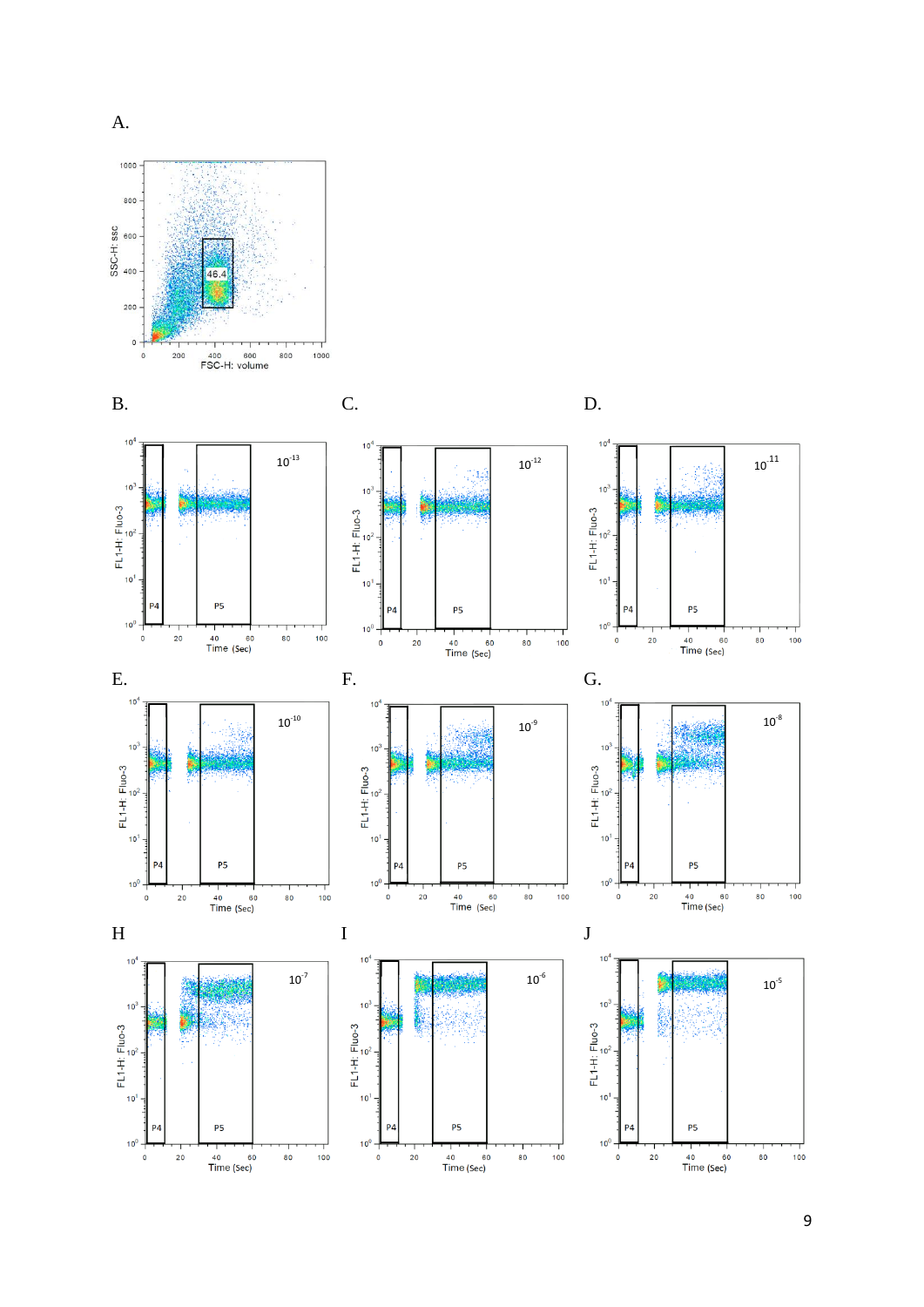**Figure 2.** Results of one experiment with hKP-10. **A,** Fluo-3 AM labeled Chem-1-GPR54 cells on the FSC vs. SSC plot with the living cell population gated for further analysis. Every dot represents one cell. In figures **B-J**  the fluorescence of the gated cell population is plotted versus time. Every dot represents the fluorescence of one single cell. The gap between approximately 15 and 20 seconds is caused by the short removal of the tube with cells for the addition of the stimulus. The difference of the mean fluorescence of gate P4 (basal fluorescence) and gate P5 (after the addition of the stimulus) was the response of the stimulus. **B,** Negative control. **C-J,** hKP-10 concentrations  $10^{-13}$  to  $10^{-6}$  M in increasing order.



**Figure 3. A,** Diagram of the results of concentration response study with hKP-10. **B,** Concentration response curve with hKP-10. **C,** Diagram of the results of concentration response study with cKP-10. **D,** Concentration response curve with cKP-10. Both human and canine KP-10 gave a typical sigmoidal concentration response curve. In the diagrams the significance with the negative control is indicated with an asterisk (\*) and the significance with  $10^{-8}$  (hKP-10) and  $10^{-9}$  (cKP-10) is indicated with double asterisk (\*\*).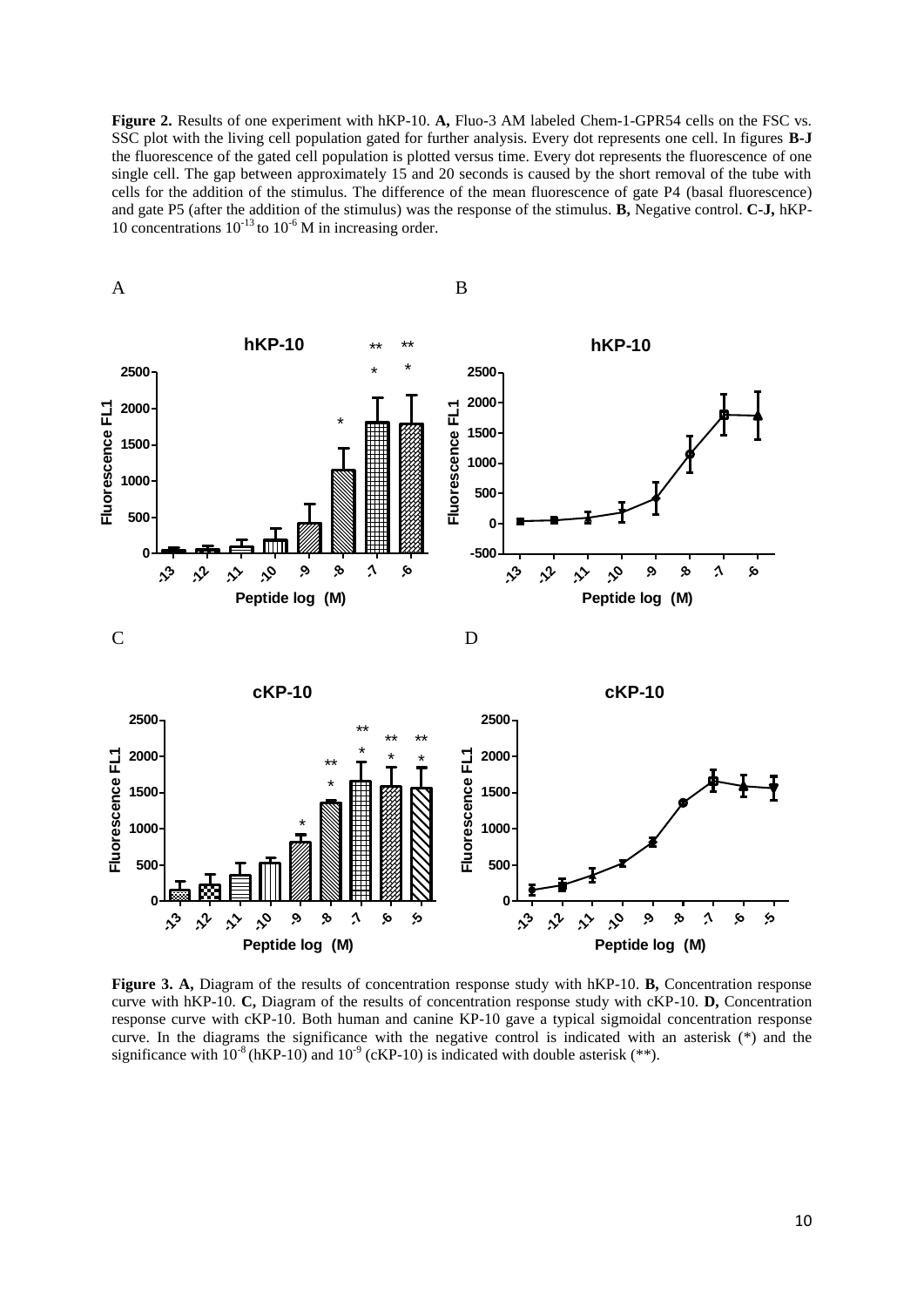

Figure 4. The effects of p271 and p234 in various concentrations on calcium flux caused by hKP-10 10<sup>-8</sup> M. P234 and p271 could both not reduce the calcium flux caused by hKP-10 10<sup>-8</sup> M. Both peptides alone had no intrinsic calcium flux (highest concentration of  $10^{-5}$  M shown in this figures). **A,** P271 in various concentrations in competition with hKP-10 10-8 M. **B,** P234 in various concentrations in competition with hKP-10 10-8 M.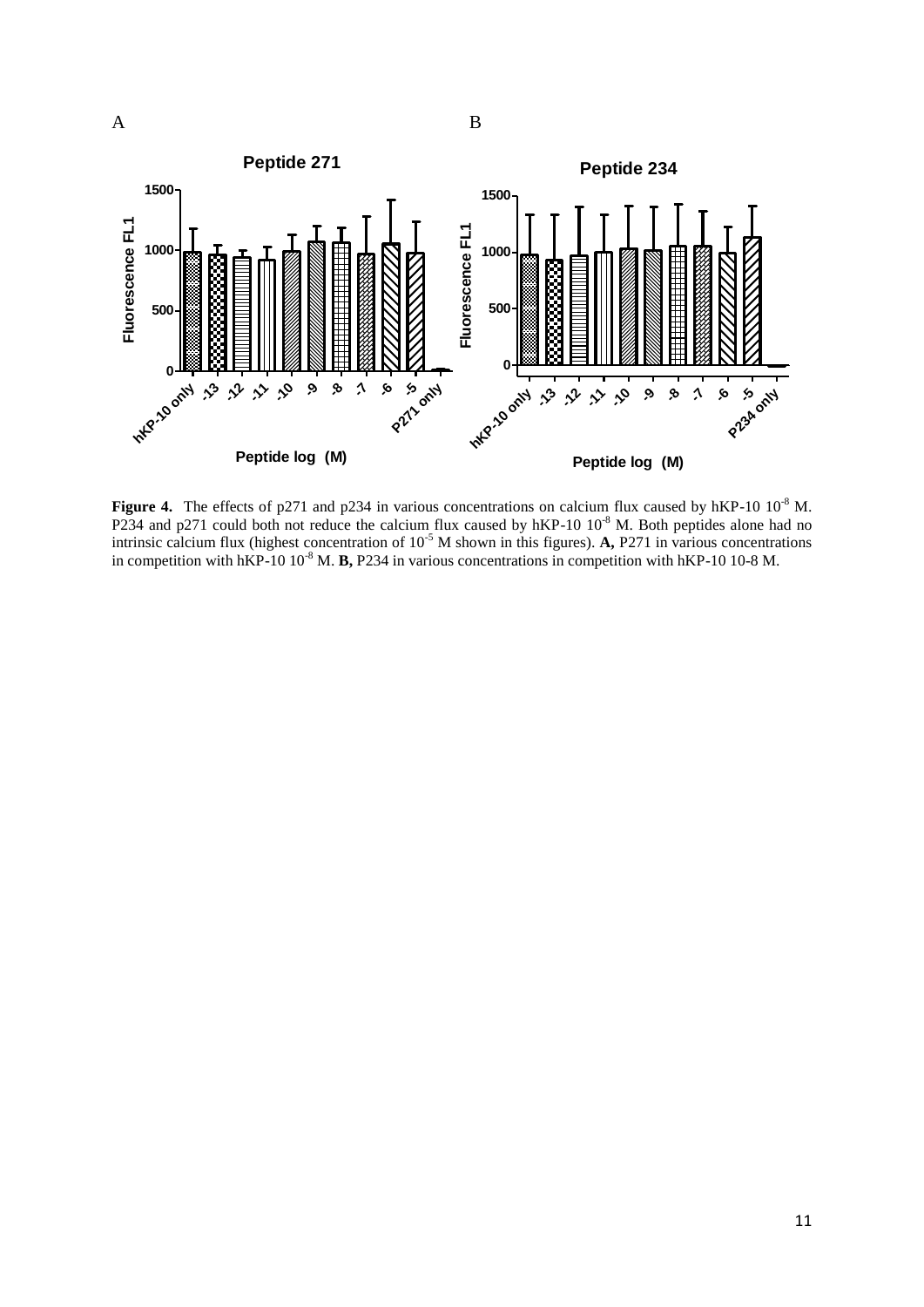

**Figure 5.** The results of experiments to the efficacy of the antagonist p271 in preventing KP-10 response in the follicular phase of the estrous cycle of the dog. Each line represents one single dog. The control group received one iv injection with cKP-10 (0,5 µg/kg). The dogs in the experimental group received the antagonist p271 (50 µg/kg) by constant iv infusion and one iv injection with cKP-10 (0,5 µg/kg) was administrated 2 hours later. **A,**  LH significantly increased 10 minutes after cKP-10 administration in the control dogs and also significantly decreased over the next 50 minutes **B,** In the dogs receiving peptide 271, LH also significantly increased 10 minutes after cKP-10 injection and then gradually declined. Significance compared with basal values indicated with an asterisk (\*).



**Response after cKP-10, p271 15** \* **Plasma [LH] g/L** Plasma [LH] µg/L **10 5 0 010** <mark>የ</mark> **30 40 50 60 Time relative to cKP-10 administration**





C **Figure 6. A,** LH response after cKP-10 administration in the control group. Median is plotted alongside with the 0, 25, 75 and 100 percentiles. T=0 represents the average of t=-30 and t=0. **B,** LH response after cKP-10 administration in the group receiving p271. Median is plotted alongside with the 0, 25, 75 and 100 percentiles. T=0 represents the average of t=90 and t=120**.** Significance compared with basal values indicated with an asterisk (\*).

> **C,** AUC of the [LH] between cKP-10 injection to 60 minutes afterward minus the basal values (average of  $t = -30$ ) and 0 for control,  $t=90$  and  $t=120$  for p271). No significant difference was found between the AUC of the controls and the AUC of the dogs receiving p271.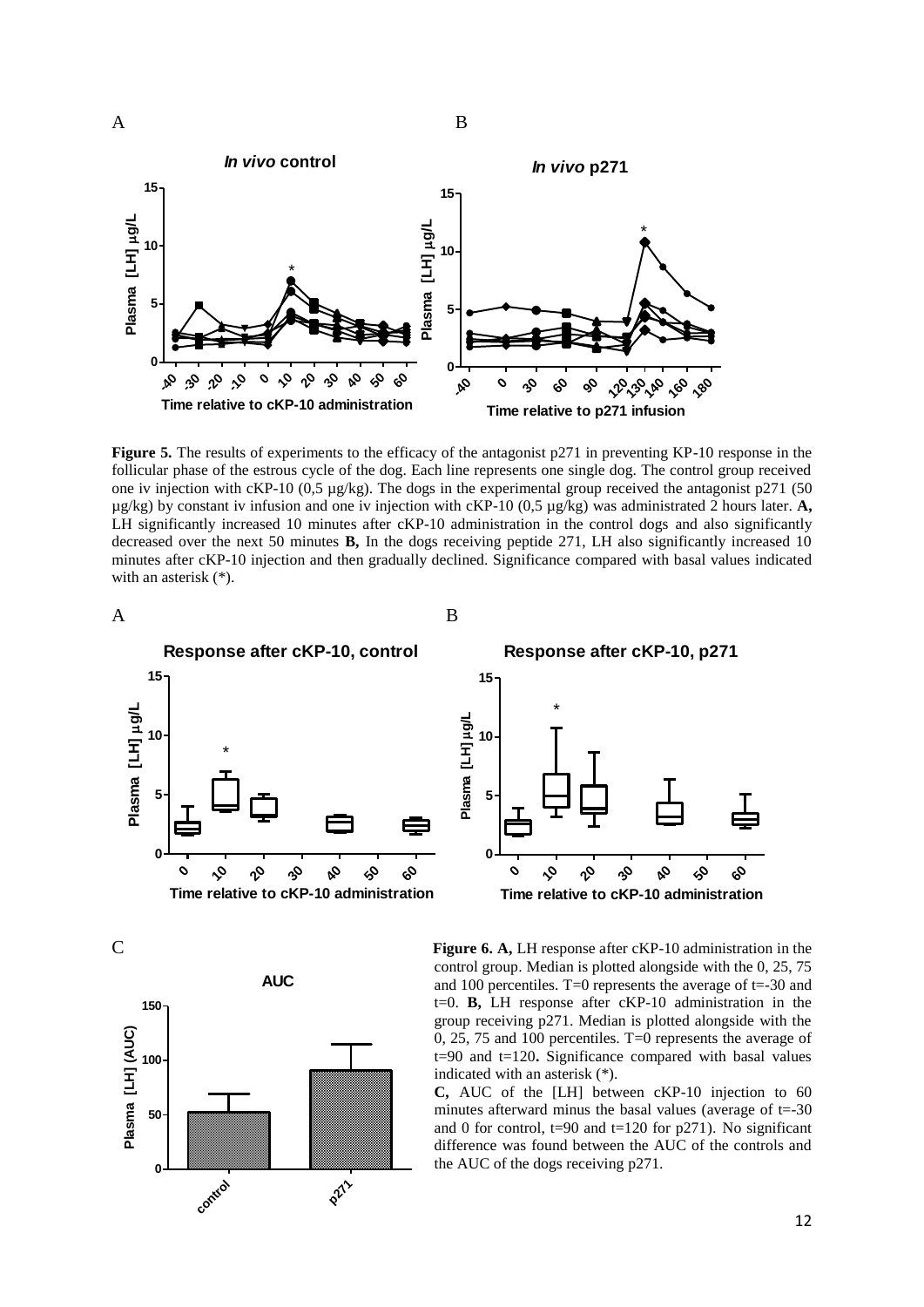#### **4. DISCUSSION**

Finding an alternative to surgical contraception is necessary to solve the problem of canine overpopulation around the world. Because the neuropeptide kisspeptin and its receptor GPR54 play a crucial role in the reproductive system of mammals, finding an efficient kisspeptin antagonist could be the first step towards a new method for non-surgical contraception. In this report the peptides 271 and 234 were tested *in vitro* using flowcytometry on a cell-line expressing the human GPR54 receptor. Besides, the antagonist p271 was tested *in vivo* in different stages of the estrous cycle of the bitch. The hypothesis was that both peptides would inhibit kisspeptin-stimulated intracellular calcium release *in vitro* and that p271 would suppress the HPG axis in different estrous stages of the bitch *in vivo*.

We were not able to find an antagonistic effect of p234 and p271 by flow cytometry. Both peptides could not inhibit the hKP-10 induced calcium release. Because p271 had our specific interest because of its ability to cross the blood brain barrier, we tested this peptide first on its antagonistic effects. After we found no antagonistic properties we decided to test p234, with the idea that p271 maybe was not able to bind to the receptor due to his penetratin tag. Unfortunately p234 also showed no antagonistic properties. These results are in contrast with previously published data. With the search for kisspeptin antagonists Roseweir *et al*.[4] used an inositol phosphate (IP) stimulation assay to evaluate the antagonistic properties *in vitro*. Activation of the GPR54 receptor results in an increase in  $\mathbb{P}_3$  followed by the increase in intracellular calcium. IP<sub>3</sub> production is very rapid and transient before it is metabolized to IP<sub>2</sub>,  $IP_{(1)}$  and finally myo-inositol<sup>[26]</sup>. In the mentioned study lithium chloride (LiCl) is added to the cells to block the degradation of IP to myo-inositolin allowing it to accumulate in the cell, where it can be measured as a substitute for IP<sub>3</sub> (figure 7). In that assay, CHO/GPR-54 cell monolayers were stimulated with  $10^{-8}$  M KP-10 alone or in combination with antagonists (10<sup>-</sup>  $10<sup>10</sup>$  M -  $10<sup>-6</sup>$  M) for 1 hour. P234 was found to be a potent kisspeptin antagonist as it inhibited KP-10 stimulated inositol phosphate and had no intrinsic IP production. P234 inhibited 10nM KP-10 stimulation of IP by 93% with an IC50 of 7nM[4]. In our experiments we used the same KP-10 concentration (10<sup>-8</sup> M) in combination with a greater dilution series of p234 and  $p271$  ( $10^{-13}$  - $10^{-5}$ ). We used a different cellline and instead of IP we used intracellular calcium as an indicator for receptor activation. Because  $IP_3$  induces the mobilization of intracellular calcium after receptor activation it is expected that if  $p234$  inhibits IP<sub>3</sub> it would also inhibit the calcium flux. Given the good results of the concentration response study flowcytometry seems a good way of measuring the calcium flux. However, for the antagonist binding study we had no positive control. For future studies, the use of a positive control such as the PLC inhibitor U-73122 (a universal antagonist) in combination with KP-10 could be very useful. Roseweir *et al*.[4] stimulated the cells during one hour with both KP-10 and antagonists before measuring IP. We mixed KP-10 and the antagonist before adding that mixture to the cells and measurements started from the moment of addition to the cells. It is therefore possible that p234 must have longer time in order to properly bind to the receptor. However, Roseweir *et al.*[4] also investigated the affinity of p234 for the receptor and found that p234 bound with the same affinity as KP-10. When  $^{125}$ I-labeled KP-10 was competed with either KP-10 or p234 they both bound with an affinity of 2nM[4]. When KP-10 and p234 have the same binding affinity for the receptor, longer incubation time of p234 with the cells should not be necessary since we found calcium flux a few seconds after the addition of KP-10 to the cells.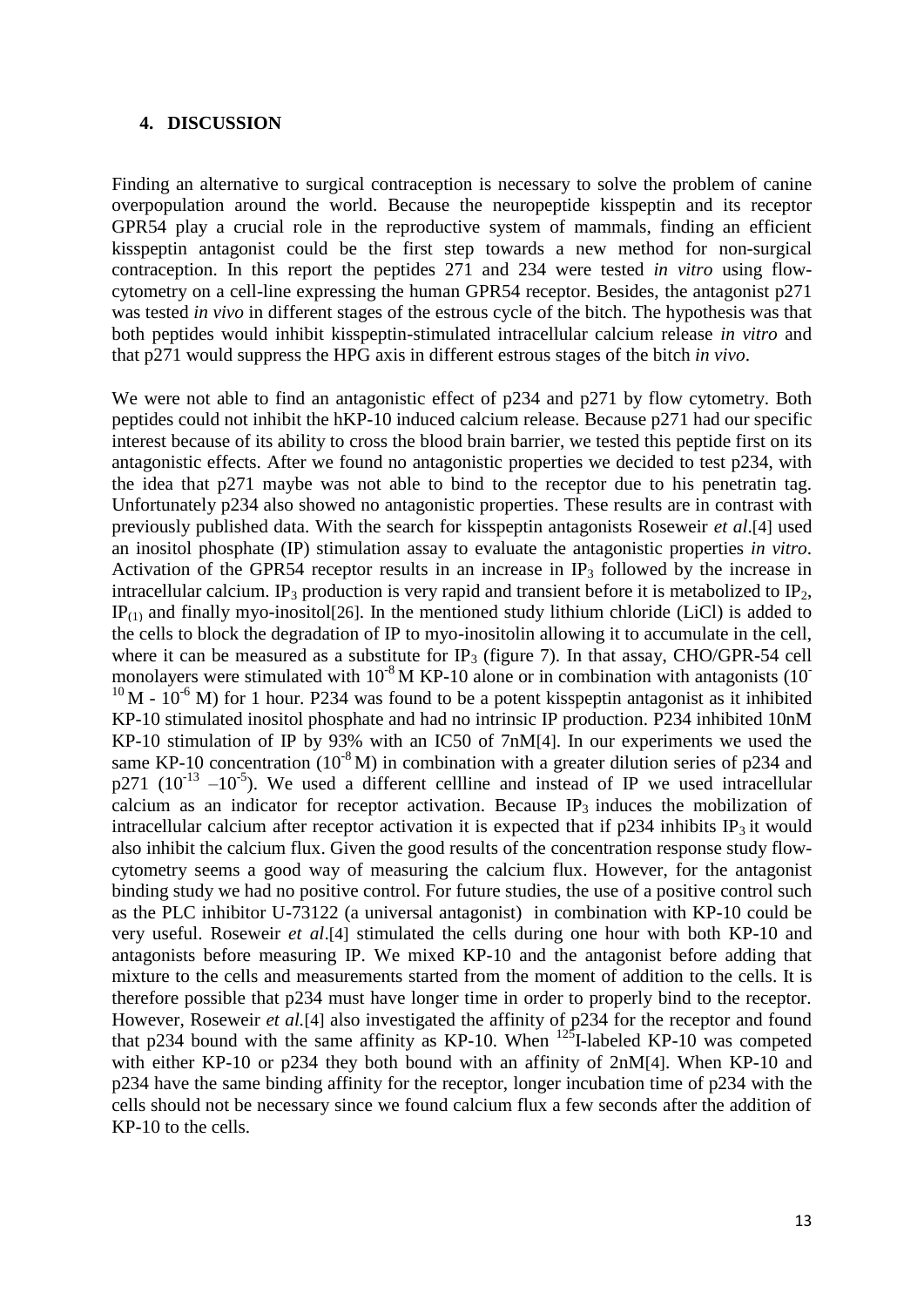



With regards to the *in vivo* study only the results of the follicular phase are discussed in this paper. We were not able to find an antagonistic effect of p271 in this phase of the estrous cycle. The AUC was not different for the group treated with p271, therefore we concluded that p271 was not able to reduce the LH response to cKP-10 in the bitch during the follicular phase. This is in contrast to previously published *in vivo* results finding antagonistic effects of p271 *in vivo*. There is only one study published in which p271 is systemically administered in contrast to other *in vivo* antagonist studies, which describe central peptide administration[21]. Intra-peritoneal injections of p271 inhibited the LH response to KP-10 in male rats following both i.c.v. and systemic administrations of KP-10[21]. Further, all published *in vivo* results of p234 and p271 are after central administration[4,21,27]. Central infusion of p271 resulted in a decrease in LH pulse frequency in OVX ewes. Besides, p271 inhibited E2-induced LH surge when administrated centrally to OVX ewes<sup>[27]</sup>. In our study the administration of p271 did not resulted in the lowering of basal LH, or a reduction of LH response to cKP-10. One explanation could be that an excess of cKP-10 is present, so that the antagonist is unable to bind to the receptor. However, we used the lowest optimal dose of KP-10 determined in preliminary studies. Another possibility could be that the dosage of p271 we used was too low. In the rat study three ip boluses of 5nmol were injected at 120, 60 and 0 minutes before KP-10 administration. This corresponds to approximately 25 µg/kg/hour. We use a dosage of 50 µg/kg/hour and therefore it is unlikely that the dosage of p271 was too low. It is possible that the reproductive mechanisms in the dog are different from that in rats. Neurokinin is a co-factor in the kisspeptin signaling pathway which seems to intensify the kisspeptin signal[28]. It is expected that this co-factor is more important in some animal species than it is in other species for reproductive function. The administration of a neurokinin receptor antagonist to male Beagle dogs caused a rapid decrease in reproductive hormones[29]. Switching off neurokinin apparently causes kisspeptins to work not properly anymore in the dog. In contrast, male and female rats administrated the same neurokinin antagonist did not exhibit similar findings when compared to the dog[29]. It seems likely that this system of cofactors in the kisspeptin signaling is less developed in rats but plays a substantial role in canine reproductive function.

Before drawing firm conclusions about p271, the results of the other cycle phases should be evaluated since LH response to KP-10 administration also differ between the phases of the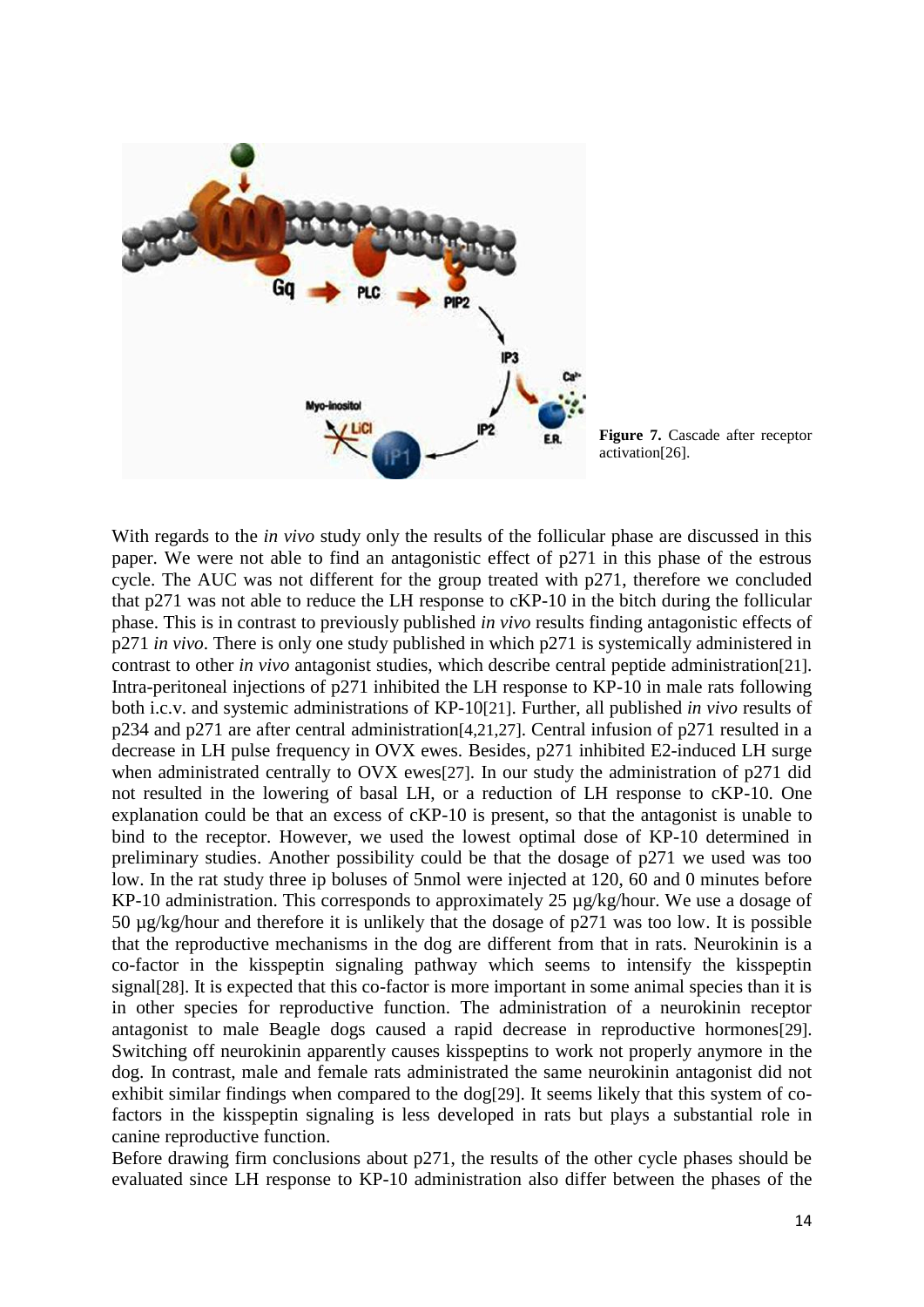bitch (data not published), woman[30] and ewe[27]. Therefore it is also possible that the response to the antagonist varies between phases of the estrous cycle.

To date six possible kisspeptin antagonists have been developed: five peptide antagonists (peptides 230, 234, 271, 273 and 276) and one small molecule antagonist (compound 15a)[31]. In this study we tested only the peptide antagonist p234 (and its variant with a penetratin tag). A good method for calcium flux assay as a measure for receptor activation is necessary to test other kisspeptin antagonists. Given the good results of the concentration response study flow-cytometry seems a good way of measuring the calcium flux. It would be preferred to use a cellline expressing the canine GPR54 receptor, but this is not yet available.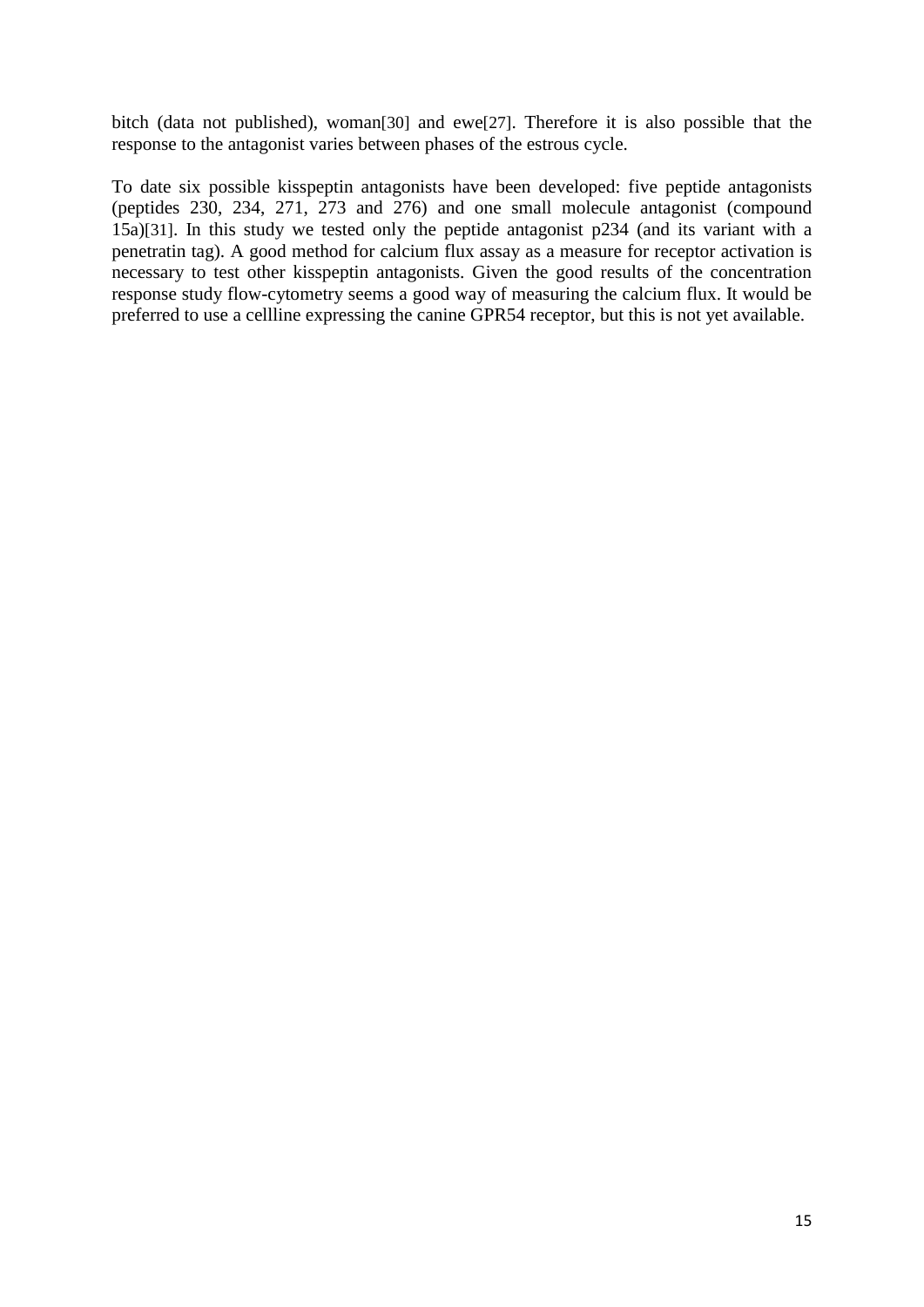## **5. CONCLUSION**

P271 is probably not a good kisspeptin antagonist for the use in the dog. The results in the other phases of the estrous cycle should be evaluated in order to establish with certainty. Other kisspeptin antagonists should be further investigated and tested. Flow-cytometric calcium flux assays seems like a good method to investigate receptor activation *in vitro*.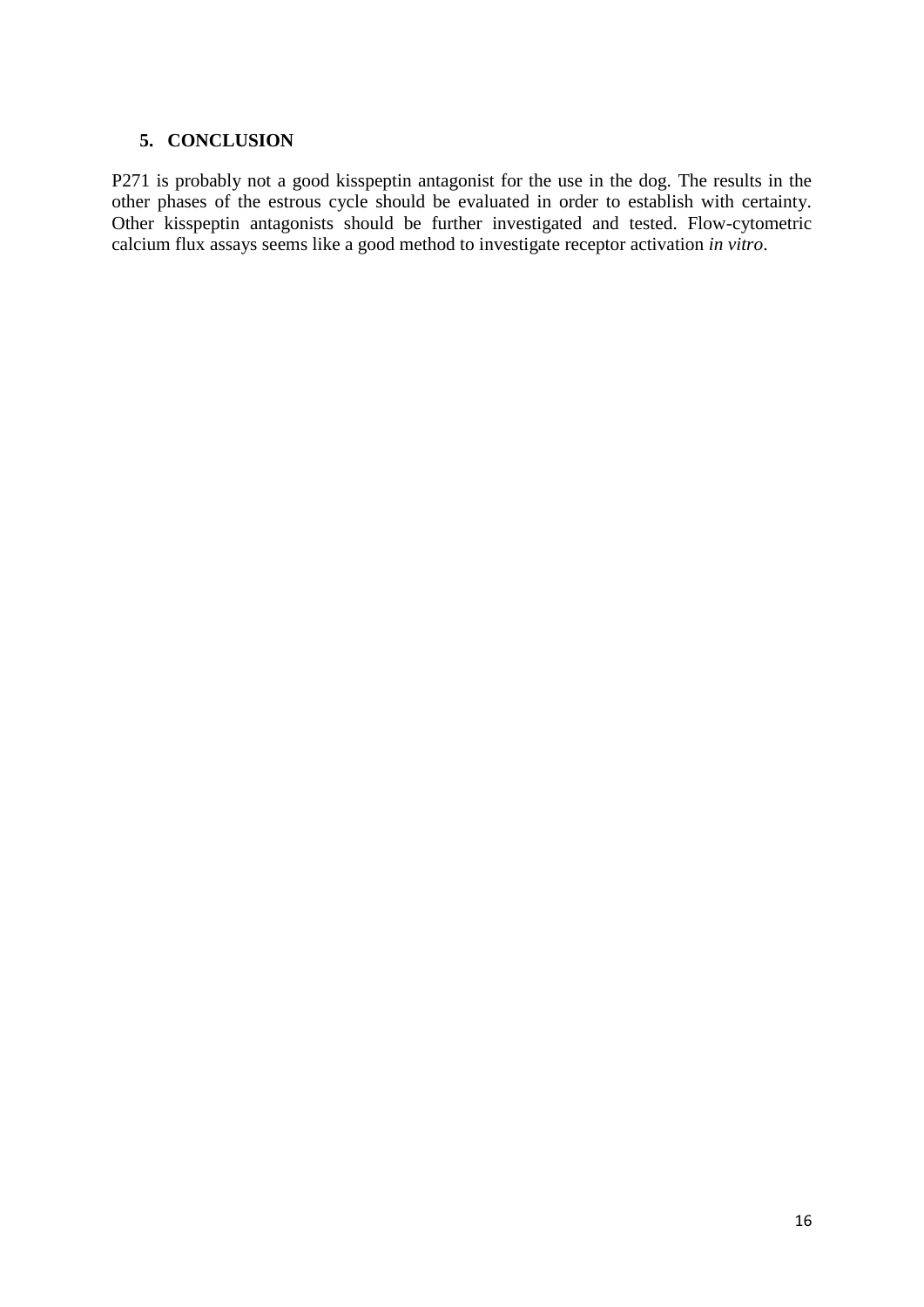# **6. REFERENCES**

[1] Available at: [http://www.michelsonprizeandgrants.org/about/faqs.](http://www.michelsonprizeandgrants.org/about/faqs)

[2] Kotani M, Detheux M, Vandenbogaerde A, Communi D, Vanderwinden JM, Le Poul E, Brézillon S, Tyldesley R, Suarez-Huerta N, Vandeput F, Blanpain C, Schiffmann SN, Vassart G, Parmentier M. The Metastasis Suppressor Gene KiSS-1 Encodes Kisspeptins, the Natural Ligands of the Orphan G Protein-coupled Receptor GPR54. J Biol Chem 2001;276(37):34631-34636.

[3] Ohtaki T, Shintani Y, Honda S, Matsumoto H, Hori A, Kanehashi K, Terao Y, Kumano S, Takatsu Y, Masuda Y, Ishibashi Y, Watanabe T, Asada M, Yamada T, Suenaga M, Kitada C, Usuki S, Kurokawa T, Onda H, Nishimura O, Fujino M. Metastasis suppressor gene KiSS-1 encodes peptide ligand of a G-protein-coupled receptor. Nature 2001;411(6837):613-617.

[4] Roseweir AK, Kauffman AS, Smith JT, Guerriero KA, Morgan K, Pielecka-Fortuna J, Pineda R, Gottsch ML, Tena-Sempere M, Moenter SM, Terasawa E, Clarke IJ, Steiner RA, Millar RP. Discovery of potent kisspeptin antagonists delineate physiological mechanisms of gonadotropin regulation. J Neurosci 2009;29(12):3920-3929.

[5] Pinilla L, Aguilar E, Dieguez C, Millar RP, Tena-Sempere M. Kisspeptins and reproduction: Physiological roles and regulatory mechanisms. Physiol Rev 2012;92(3):1235- 1316.

[6] De Roux N, Genin E, Carel JC, Matsuda F, Chaussain JL, Milgrom E. Hypogonadotropic hypogonadism due to loss of function of the KiSS1-derived peptide receptor GPR54. Proc Natl Acad Sci U S A 2003;100(19):10972-10976.

[7] Seminara SB, Messager S, Chatzidaki EE, Thresher RR, Acierno Jr.JS, Shagoury JK, Bo-Abbas Y, Kuohung W, Schwinof KM, Hendrick AG, Zahn D, Dixon J, Kaiser UB, Slaugenhaupt SA, Gusella JF, O'Rahilly S, Carlton MBL, Crowley Jr.WF, Aparicio SAJR, Colledge WH. The GPR54 Gene as a Regulator of Puberty. New Engl J Med 2003;349(17):1614-1627.

[8] Funes S, Hedrick JA, Vassileva G, Markowitz L, Abbondanzo S, Golovko A, Yang S, Monsma FJ, Gustafson EL. The KiSS-1 receptor GPR54 is essential for the development of the murine reproductive system. Biochem Biophys Res Commun 2003;312(4):1357-1363.

[9] De Tassigny XD, Fagg LA, Dixon JPC, Day K, Leitch HG, Hendrick AG, Zahn D, Franceschini I, Caraty A, Carlton MBL, Aparicio SAJR, Colledge WH. Hypogonadotropic hypogonadism in mice lacking a functional Kiss1 gene. Proc Natl Acad Sci U S A 2007;104(25):10714-10719.

[10] Colledge WH. GPR54 and kisspeptins. Results Probl Cell Differ 2008;46:117-143.

[11] Herbison AE, Pape JR. New evidence for estrogen receptors in gonadotropin-releasing hormone neurons. Front Neuroendocrinol 2001;22(4):292-308.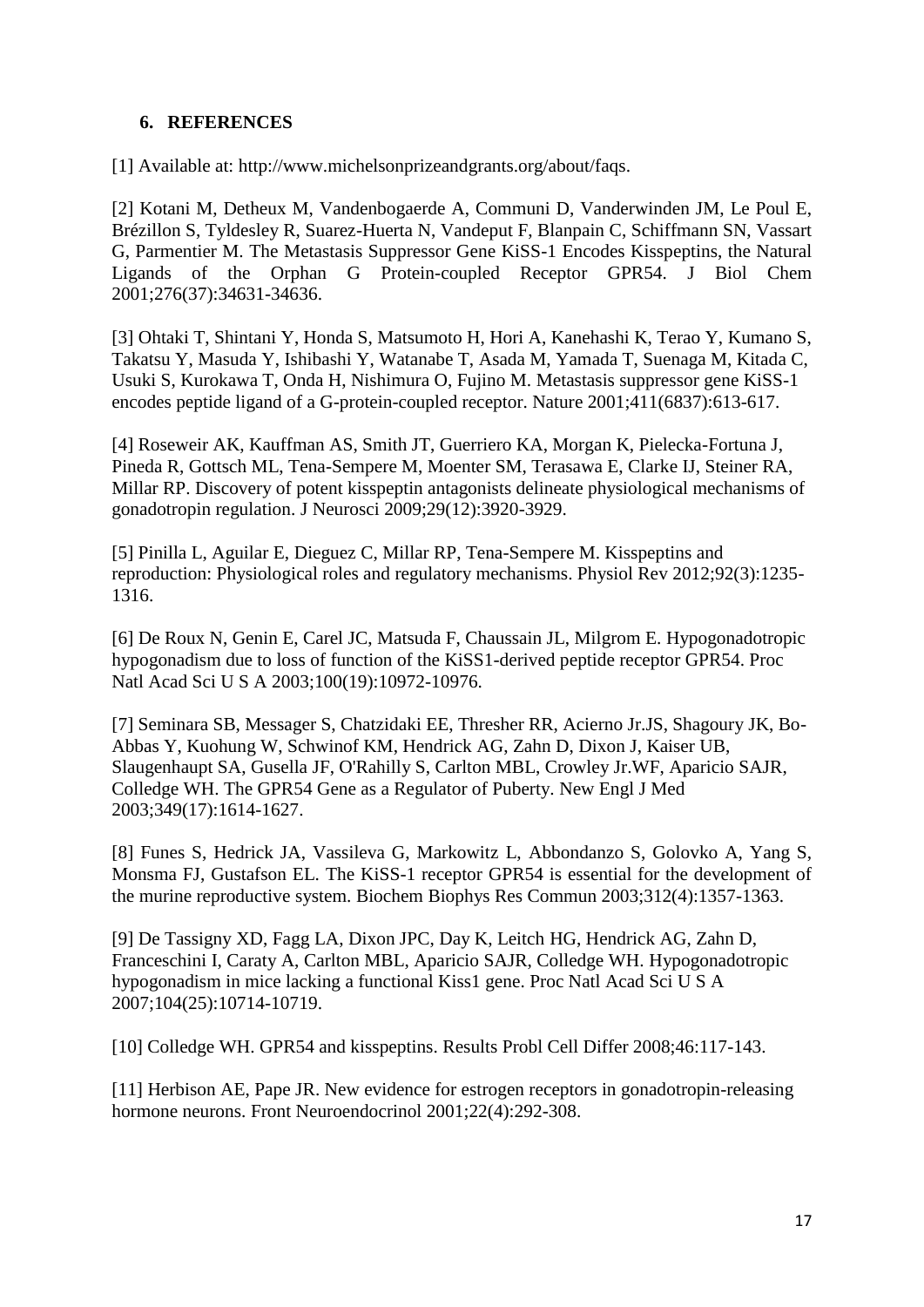[12] Smith JT, Dungan HM, Stoll EA, Gottsch ML, Braun RE, Eacker SM, Clifton DK, Steiner RA. Differential regulation of KiSS-1 mRNA expression by sex steroids in the brain of the male mouse. Endocrinology 2005;146(7):2976-2984.

[13] Smith JT, Cunningham MJ, Rissman EF, Clifton DK, Steiner RA. Regulation of Kiss1 gene expression in the brain of the female mouse. Endocrinology 2005;146(9):3686-3692.

[14] Smith JT, Popa SM, Clifton DK, Hoffman GE, Steiner RA. Kiss1 neurons in the forebrain as central processors for generating the preovulatory luteinizing hormone surge. J Neurosci 2006;26(25):6687-6694.

[15] Adachi S, Yamada S, Takatsu Y, Matsui H, Kinoshita M, Takase K, Sugiura H, Ohtaki T, Matsumoto H, Uenoyama Y, Tsukamura H, Inoue K, Maeda KI. Involvement of anteroventral periventricular metastin/kisspeptin neurons in estrogen positive feedback action on luteinizing hormone release in female rats. J Reprod Dev 2007;53(2):367-378.

[16] Roa J, Vigo E, Castellano JM, Navarro VM, Fernández-Fernández R, Casanueva FF, Dieguez C, Aguilar E, Pinilla L, Tena-Sempere M. Hypothalamic expression of KiSS-1 system and gonadotropin-releasing effects of kisspeptin in different reproductive states of the female rat. Endocrinology 2006;147(6):2864-2878.

[17] Han SK, Gottsch ML, Lee KJ, Popa SM, Smith JT, Jakawich SK, Clifton DK, Steiner RA, Herbison AE. Activation of gonadotropin-releasing hormone neurons by kisspeptin as a neuroendocrine switch for the onset of puberty. J Neurosci 2005;25(49):11349-11356.

[18] Messager S, Chatzidaki EE, Ma D, Hendrick AG, Zahn D, Dixon J, Thresher RR, Malinge I, Lomet D, Carlton MBL, Colledge WH, Caraty A, Aparicio SAJR. Kisspeptin directly stimulates gonadotropin-releasing hormone release via G protein-coupled receptor 54. Proc Natl Acad Sci U S A 2005;102(5):1761-1766.

[19] Clarkson J, Herbison AE. Postnatal development of kisspeptin neurons in mouse hypothalamus; sexual dimorphism and projections to gonadotropin-releasing hormone neurons. Endocrinology 2006;147(12):5817-5825.

[20] Kinoshita M, Tsukamura H, Adachi S, Matsui H, Uenoyama Y, Iwata K, Yamada S, Inoue K, Ohtaki T, Matsumoto H, Maeda KI. Involvement of central metastin in the regulation of preovulatory luteinizing hormone surge and estrous cyclicity in female rats. Endocrinology 2005;146(10):4431-4436.

[21] Pineda R, Garcia-Galiano D, Roseweir A, Romero M, Sanchez-Garrido MA, Ruiz-Pino F, Morgan K, Pinilla L, Millar RP, Tena-Sempere M. Critical roles of kisspeptins in female puberty and preovulatory gonadotropin surges as revealed by a novel antagonist. Endocrinology 2010;151(2):722-730.

[22] Hallett MB, Hodges R, Cadman M, Blanchfield H, Dewitt S, Pettit EJ, Laffafian I, Davies EV. Techniques for measuring and manipulating free Ca2+ in the cytosol and organelles of neutrophils. J Immunol Methods 1999;232(1-2):77-88.

[23] de Gier J, Kooistra HS, Djajadiningrat-Laanen SC, Dieleman SJ, Okkens AC. Temporal relations between plasma concentrations of luteinizing hormone, follicle-stimulating